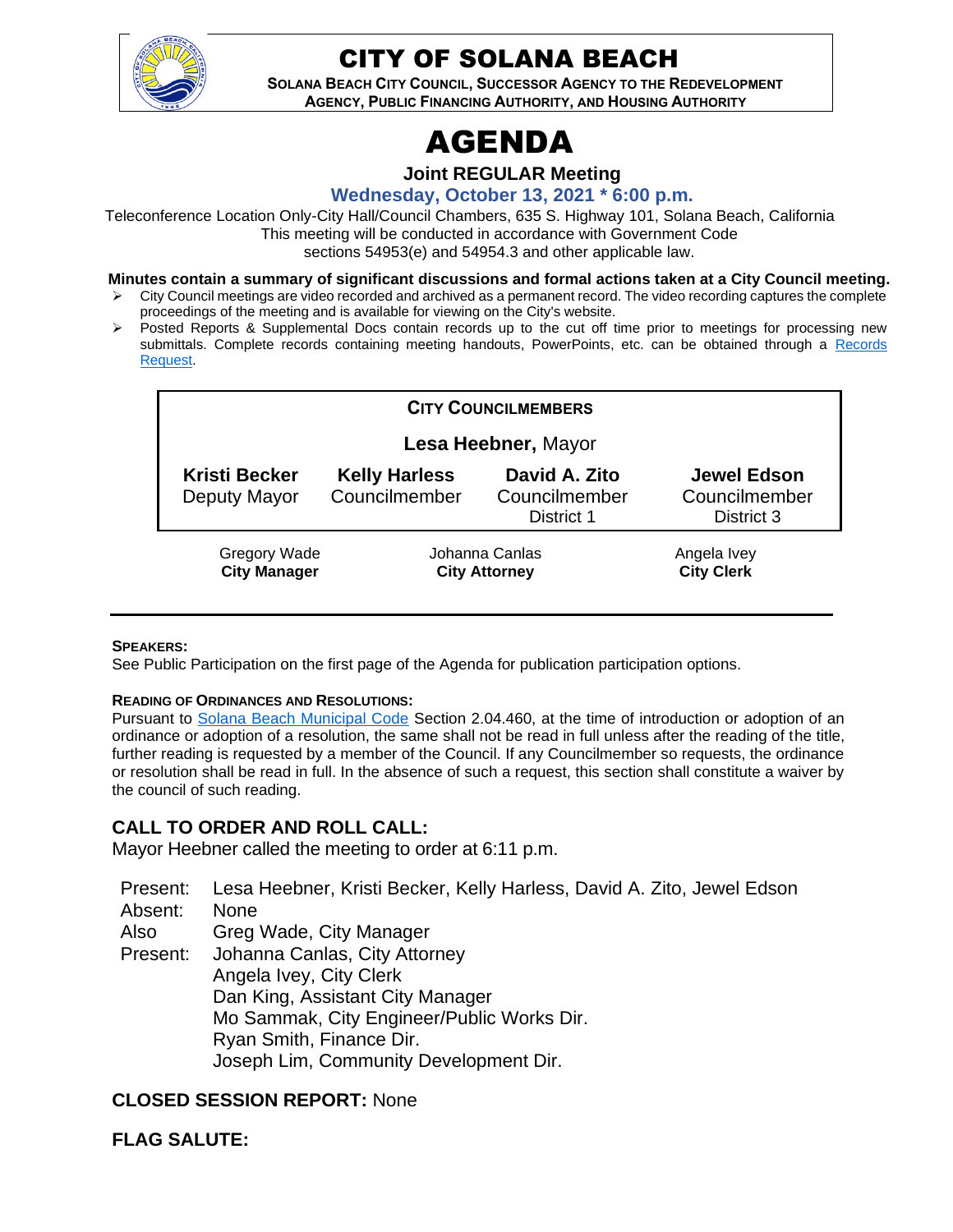# **PROCLAMATIONS/CERTIFICATES:** *Ceremonial*

- Honoring Hispanic and Latino Heritage Month Mayor Heebner presented the proclamation.
- Children's Environmental Health Day

Mayor Heebner presented the proclamation.

Dr. Nguyen, Assistant Chief of Pediatrics at Kaiser and co-chair of their Climate Change and Health Committee accepted the proclamation on behalf of a large coalition of pediatricians throughout San Diego and the American Academy of Pediatrics.

# **APPROVAL OF AGENDA:**

**Motion:** Moved by Deputy Mayor Becker and second by Councilmember Edson to approve. **Approved 5/0.** Ayes: Heebner, Becker, Harless, Zito, Edson. Noes: None. Motion carried unanimously.

# **ORAL COMMUNICATIONS:**

*Note to Public: Refer to Public Participation for information on how to submit public comment.*  This portion of the agenda provides an opportunity for members of the public to address the City Council on items relating to City business and not appearing on today's agenda by having submitted written comments for the record to be filed with the record or by registering to join the virtual meeting online to speak live, per the Public Participation instructions on the Agenda. Comments relating to items on this evening's agenda are taken at the time the items are heard. Pursuant to the Brown Act, no action shall be taken by the City Council on public comment items. Council may refer items to the City Manager for placement on a future agenda. The maximum time allotted for each speaker is THREE MINUTES (SBMC 2.04.190).

Cindy Clemons spoke about Seaweeders Garden Club and a recent donation by EDCO of mulch and the assistance of Teen Volunteer Action Group members who spread the mulch along the slope behind the fire station.

John Bottorf, CleanEarth4Kids.org, spoke about the dangers of wood smoke and requested that Council stop wood-burning fireplaces and gas lines for new construction and divest from all fossil fuel companies.

Suzanne Hume, Educational Director, and founder of CleanEarth4Kids.org, spoke about air pollution, San Diego County has an F in ozone and a D in particulate matter, support for the building electrification ordinance, and banning wood burning fireplaces in new construction.

# **COUNCIL COMMUNITY ANNOUNCEMENTS / COMMENTARY:**

*An opportunity for City Council to make brief announcements or report on their activities. These items are not agendized for official City business with no action or substantive discussion.* 

#### **A. CONSENT CALENDAR:** (Action Items) (A.1. - A.7.)

*Note to Public: Refer to Public Participation for information on how to submit public comment.*  Items listed on the Consent Calendar are to be acted in a single action of the City Council unless pulled for discussion.

Any member of the public may address the City Council on an item of concern by submitting written correspondence for the record to be filed with the record or by registering to join the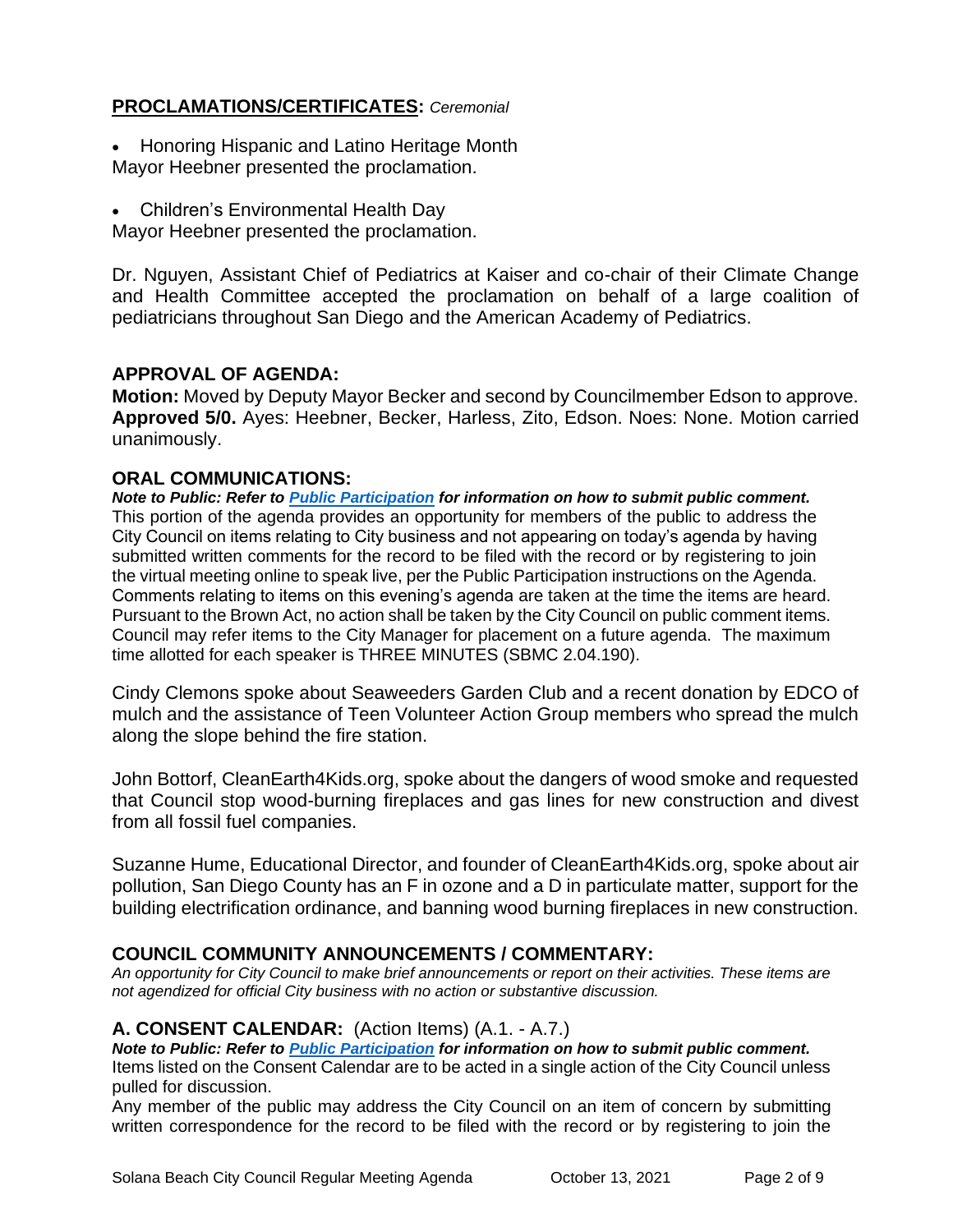virtual meeting online to speak live, per the Public Participation instructions on the Agenda. The maximum time allotted for each speaker is THREE MINUTES (SBMC 2.04.190). Those items removed from the Consent Calendar by a member of the Council will be trailed to the end of the agenda, while Consent Calendar items removed by the public will be discussed immediately after approval of the Consent Calendar.

# **A.1. Minutes of the City Council.**

Recommendation: That the City Council

1. Approve the Minutes of the August 25, 2021 City Council meeting.

Approved Minutes [http://www.ci.solana-beach.ca.us/index.asp?SEC=F0F1200D-21C6-4A88-8AE1-0BC07C1A81A7&Type=B\\_BASIC](http://www.ci.solana-beach.ca.us/index.asp?SEC=F0F1200D-21C6-4A88-8AE1-0BC07C1A81A7&Type=B_BASIC) **Motion:** Moved by Councilmember Edson and second by Councilmember Harless to approve. **Approved 5/0.** Ayes: Heebner, Becker, Harless, Zito, Edson. Noes: None. Motion carried unanimously.

# **A.2. Register Of Demands.** (File 0300-30)

Recommendation: That the City Council

1. Ratify the list of demands for September 4, 2021 – September 24, 2021.

[Item A.2. Report \(click here\)](https://solanabeach.govoffice3.com/vertical/Sites/%7B840804C2-F869-4904-9AE3-720581350CE7%7D/uploads/Item_A.2._Report_(click_here)_-_10-13-21_O.pdf)

**Motion:** Moved by Councilmember Edson and second by Councilmember Harless to approve. **Approved 5/0.** Ayes: Heebner, Becker, Harless, Zito, Edson. Noes: None. Motion carried unanimously.

# **A.3. General Fund Budget Adjustments for Fiscal Year 2021/2022.** (File 0330-30)

Recommendation: That the City Council

1. Receive the report listing changes made to the Fiscal Year 2021/2022 General Fund Adopted Budget.

# [Item A.3. Report \(click here\)](https://solanabeach.govoffice3.com/vertical/Sites/%7B840804C2-F869-4904-9AE3-720581350CE7%7D/uploads/Item_A.3._Report_(click_here)_-_10-13-21_O.pdf)

**Motion:** Moved by Councilmember Edson and second by Councilmember Harless to approve. **Approved 5/0.** Ayes: Heebner, Becker, Harless, Zito, Edson. Noes: None. Motion carried unanimously.

# **A.5. Local Emergency Teleconferencing.** (File 0240-25)

Recommendation: That the City Council

1. Adopt **Resolution 2021-120** authorizing remote teleconference meetings of the legislative bodies of the City for the period of October 13, 2021 through November 12, 2021 pursuant to the new provisions of the Brown Act.

[Item A.5. Report \(click here\)](https://solanabeach.govoffice3.com/vertical/Sites/%7B840804C2-F869-4904-9AE3-720581350CE7%7D/uploads/Item_A.5._Report_(click_here)_-_10-13-21_O.pdf)

*Posted Reports & Supplemental Docs contain records up to the cut off time, prior to the start of the meeting, for processing new submittals. The final official record containing handouts, PowerPoints, etc. can be obtained through a Records Request to the City Clerk's Office.*

**Motion:** Moved by Councilmember Edson and second by Councilmember Harless to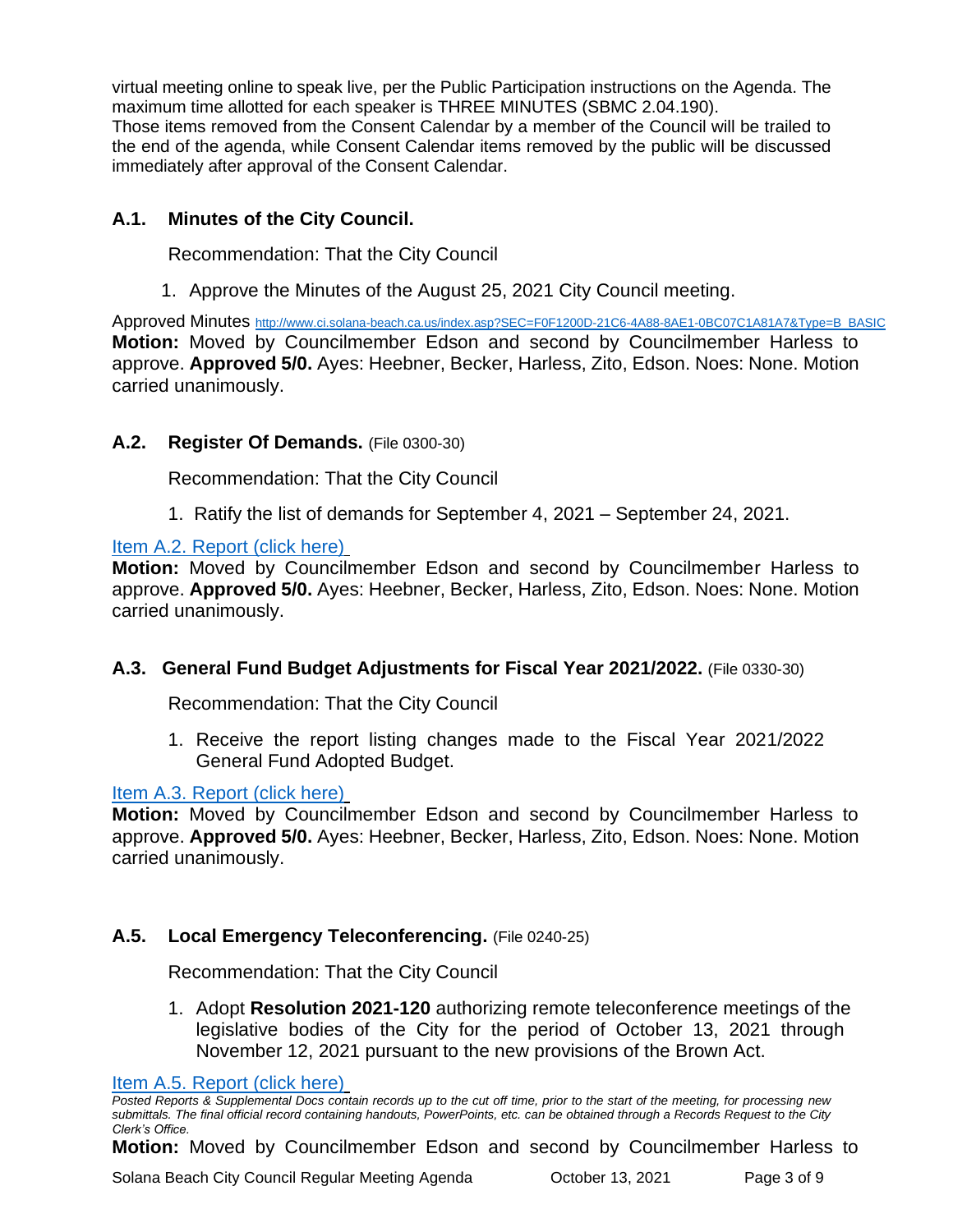approve. **Approved 5/0.** Ayes: Heebner, Becker, Harless, Zito, Edson. Noes: None. Motion carried unanimously.

**A.6. Americans with Disabilities Act (ADA) Pedestrian Ramps – Notice of Completion.** (File 0820-20)

Recommendation: That the City Council

- 1. Adopt **Resolution 2021-118:**
	- a. Authorizing the City Council to accept, as complete, the ADA Pedestrian Ramps, Bid No. 2021-02, constructed by PAL General Engineering.
	- b. Authorizing the City Clerk to file a Notice of Completion.

[Item A.6. Report \(click here\)](https://solanabeach.govoffice3.com/vertical/Sites/%7B840804C2-F869-4904-9AE3-720581350CE7%7D/uploads/Item_A.6._Report_(click_here)_-_10-13-21_O.pdf)

*Posted Reports & Supplemental Docs contain records up to the cut off time, prior to the start of the meeting, for processing new submittals. The final official record containing handouts, PowerPoints, etc. can be obtained through a Records Request to the City Clerk's Office.*

**Motion:** Moved by Councilmember Edson and second by Councilmember Harless to approve. **Approved 5/0.** Ayes: Heebner, Becker, Harless, Zito, Edson. Noes: None. Motion carried unanimously.

#### **A.7. Citywide Janitorial Services.** (File 0700-20)

Recommendation: That the City Council

1. Adopt **Resolution 2021-110** authorizing the City Manager to execute an amendment to the Professional Services Agreement with California Office Cleaning, Inc., in an amount not to exceed \$132,772, for Citywide Janitorial Services.

[Item A.7. Report \(click here\)](https://solanabeach.govoffice3.com/vertical/Sites/%7B840804C2-F869-4904-9AE3-720581350CE7%7D/uploads/Item_A.7._Report_(click_here)_-_10-13-21_O.pdf)

*Posted Reports & Supplemental Docs contain records up to the cut off time, prior to the start of the meeting, for processing new submittals. The final official record containing handouts, PowerPoints, etc. can be obtained through a Records Request to the City Clerk's Office.*

**Motion:** Moved by Councilmember Edson and second by Councilmember Harless to approve. **Approved 5/0.** Ayes: Heebner, Becker, Harless, Zito, Edson. Noes: None. Motion carried unanimously.

# **B. PUBLIC HEARINGS:** (B.1. – B.3.)

*Note to Public: Refer to Public Participation for information on how to submit public comment.* 

Any member of the public may address the City Council on an item of concern by submitting written correspondence for the record to be filed with the record or by registering to join the virtual meeting online to speak live, per the Public Participation instructions on the Agenda. The maximum time allotted for each speaker is THREE MINUTES (SBMC 2.04.190).

An applicant or designee(s) for a private development/business project, for which the public hearing is being held, is allotted a total of fifteen minutes to speak, as per SBMC 2.04.210. A portion of the fifteen minutes may be saved to respond to those who speak in opposition. All other speakers have three minutes each.

After considering all of the evidence, including written materials and oral testimony, the City Council must make a decision supported by findings and the findings must be supported by substantial evidence in the record.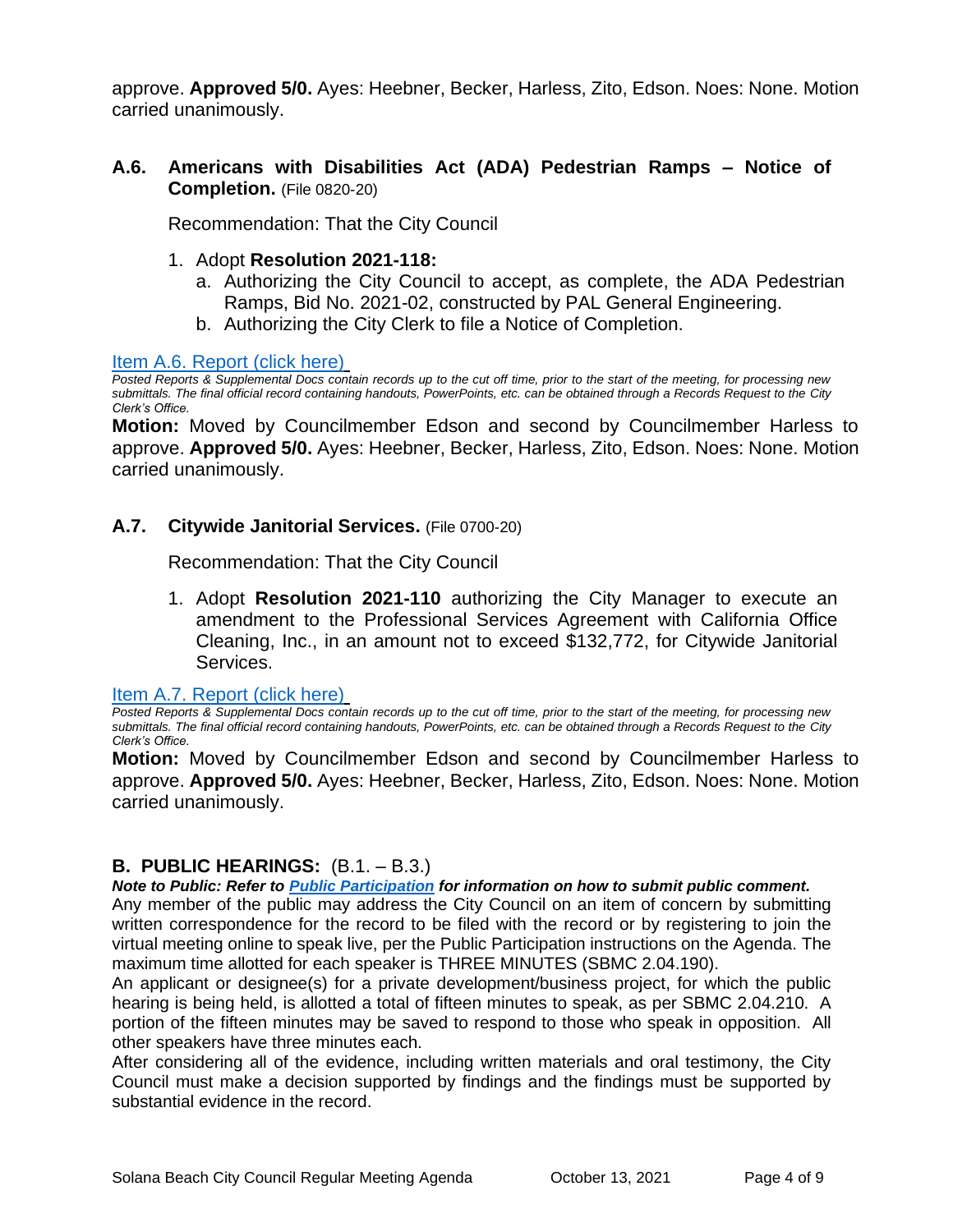# **B.1. Public Hearing: 432 Dell Court., Applicant: Jutronich, Case: DRP20-011, SDP20-015.** (File 0600-40)

The proposed project could be found to be consistent with the General Plan and the underlying SBMC could be found, as conditioned, to meet the discretionary findings required as discussed in this report to approve a DRP. Therefore, Staff recommends that the City Council:

- 1. Conduct the Public Hearing: Open the Public Hearing, Report Council Disclosures, Receive Public Testimony, and Close the Public Hearing.
- 2. Find the project exempt from the California Environmental Quality Act pursuant to Section 15303 of the State CEQA Guidelines; and
- 3. If the City Council makes the requisite findings and approves the project, adopt **Resolution 2021-116** conditionally approving a DRP and SDP to allow for the construction of a first- and second-story addition and remodel to an existing one-story, single-family residence with an attached garage at 432 Dell Court.

#### [Item B.1. Report \(click here\)](https://solanabeach.govoffice3.com/vertical/Sites/%7B840804C2-F869-4904-9AE3-720581350CE7%7D/uploads/Item_B.1._Report_(click_here)_-_10-13-21_O.pdf)

Greg Wade, City Manager, introduced the item.

Joe Lim, Community Development Dir., presented a PowerPoint (on file).

Mayor Heebner opened the public hearing.

Council disclosures.

Alex Faulkner, Applicant's Architect, spoke in general about the project.

**Motion:** Moved by Councilmember Zito and second by Deputy Mayor Becker to close the public hearing. **Approved 5/0:** Ayes: Heebner, Becker, Harless, Zito, Edson. Noes: None. Motion carried unanimously.

**Motion:** Moved by Councilmember Zito and second by Councilmember Harless to approve. **Approved 5/0.** Ayes: Heebner, Becker, Harless, Zito, Edson. Noes: None. Motion carried unanimously.

# **B.2. Public Hearing: 181 South Nardo Avenue., Applicant: Yates, Case: DRP21- 002, SDP21-003.** (File 0600-40)

The proposed project could be found to be consistent with the General Plan and the underlying SBMC could be found, as conditioned, to meet the discretionary findings required as discussed in this report to approve a DRP. Therefore, Staff recommends that the City Council:

1. Conduct the Public Hearing: Open the Public Hearing, Report Council Disclosures, Receive Public Testimony, and Close the Public Hearing.

*Posted Reports & Supplemental Docs contain records up to the cut off time, prior to the start of the meeting, for processing new submittals. The final official record containing handouts, PowerPoints, etc. can be obtained through a Records Request to the City Clerk's Office.*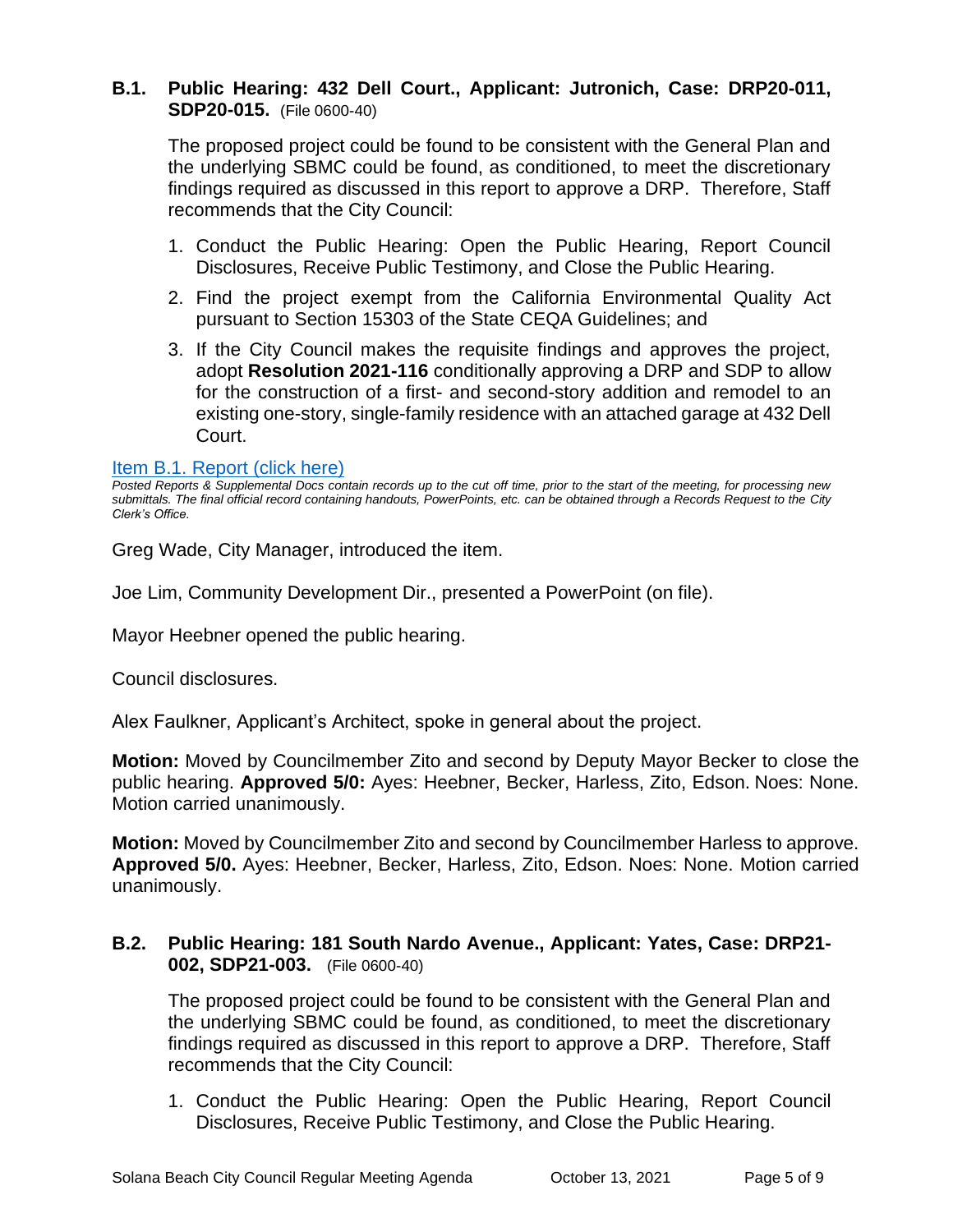- 2. Find the project exempt from the California Environmental Quality Act pursuant to Section 15303 of the State CEQA Guidelines; and
- 3. If the City Council makes the requisite findings and approves the project, adopt **Resolution 2021-117** conditionally approving a DRP and SDP to allow for the construction of a first-story remodel and new second-story addition to an existing one-story, single-family residence with an attached garage at 181 South Nardo Avenue, Solana Beach.

#### [Item B.2. Report \(click here\)](https://solanabeach.govoffice3.com/vertical/Sites/%7B840804C2-F869-4904-9AE3-720581350CE7%7D/uploads/Item_B.2._Report_(click_here)_-_10-13-21_O.pdf)

*Posted Reports & Supplemental Docs contain records up to the cut off time, prior to the start of the meeting, for processing new submittals. The final official record containing handouts, PowerPoints, etc. can be obtained through a Records Request to the City Clerk's Office.*

Greg Wade, City Manager, introduced the item.

Joe Lim, Community Development Dir., presented a PowerPoint (on file).

Mayor Heebner opened the public hearing.

Council disclosures.

Craig Friehauf, Applicant's Architect, said that they did not have a presentation and were present for any questions.

**Motion:** Moved by Deputy Mayor Becker and second by Councilmember Edson to close the public hearing. **Approved 5/0:** Ayes: Heebner, Becker, Harless, Zito, Edson. Noes: None. Motion carried unanimously.

**Motion:** Moved by Councilmember Harless and second by Councilmember Edson to approve.

**Approved 5/0:** Ayes: Heebner, Becker, Harless, Zito, Edson. Noes: None. Motion carried unanimously.

#### **B.3. Public Hearing: 529 Pacific Avenue, Applicant: Pollock, Case: DRP19-010.**  (File 0600-40)

The proposed project meets the minimum objective requirements under the LUP, SBMC, is consistent with the General Plan and may be found, as conditioned, to meet the discretionary findings required as discussed in this report to approve a DRP. Therefore, Staff recommends that the City Council:

- 1. Conduct the Public Hearing: Open the Public Hearing, Report Council Disclosures, Receive Public Testimony, and Close the Public Hearing.
- 2. Find the project exempt from the California Environmental Quality Act pursuant to Section 15303 of the State CEQA Guidelines; and
- 3. If the City Council makes the requisite findings and approves the project, adopt **Resolution 2021-102** conditionally approving an addition and an interior remodel of an existing single-story residence on property at 529 Pacific Avenue.

[Item B.3. Report \(click here\)](https://solanabeach.govoffice3.com/vertical/Sites/%7B840804C2-F869-4904-9AE3-720581350CE7%7D/uploads/Item_B.3._Report_(click_here)_-_10-13-21_O.pdf)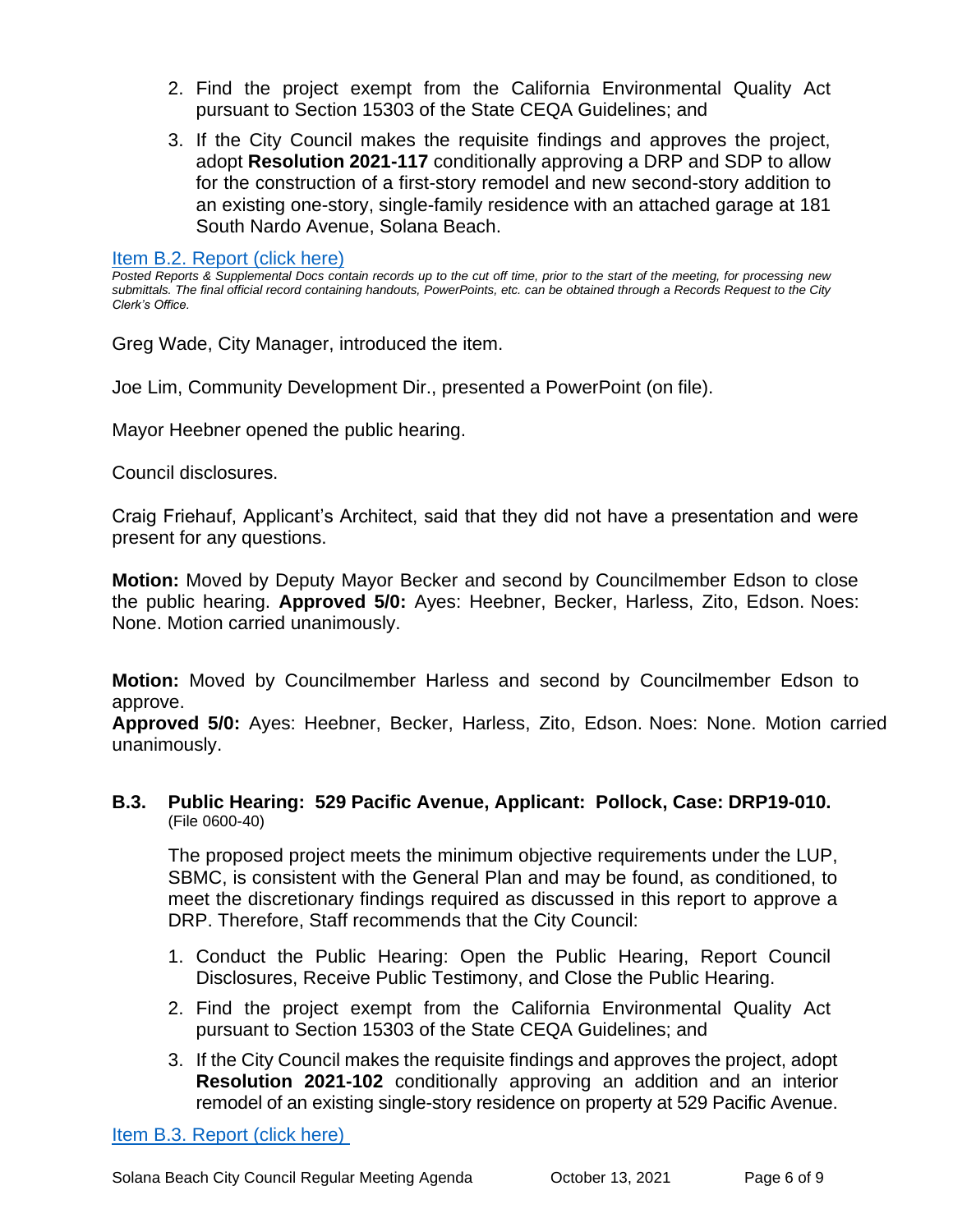[Item B.3. Supplemental Docs \(added 10-13-21 at 11:15am\)](https://solanabeach.govoffice3.com/vertical/Sites/%7B840804C2-F869-4904-9AE3-720581350CE7%7D/uploads/Item_B.3._Supplemental_Docs_(10-13_at_11am)_-_O.pdf)

*Posted Reports & Supplemental Docs contain records up to the cut off time, prior to the start of the meeting, for processing new submittals. The final official record containing handouts, PowerPoints, etc. can be obtained through a Records Request to the City Clerk's Office.*

Greg Wade, City Manager, introduced the item.

Joe Lim, Community Development Dir., presented a PowerPoint (on file).

Mayor Heebner opened the public hearing.

Council disclosures.

Council and Staff discussed that the GSL (geological setback line) is generated by the applicant's geotechnical engineer and reviewed by our third-party consultant for conformity, the GSL does not change physically on the site, removing trees, one driveway would change to a parking area at a later date which will remove one of the trees in order to expand the parking area,

Jim Knowlton, Geopacifica, City's 3<sup>rd</sup> party consultant, said that he reviewed the letter submitted by Surfrider with some excellent information, that he disagreed with the large erosion rate calculation they referred to since it had lessened due to sea caves having been filled in at those sites, that Geosoils evaluated the erosion rate scaling it up to accommodate for sea level rise, and their factoring in of the safety setback established the GSL at 64 ft., which was a reasonable rate.

Jim Sneed, Applicant's Architect, said that the methodology set forth by the Coastal Commission and that the erosion rate was specific to each site, that the Surfrider letter was not analyzed since it was submitted today, the industry reputation of Dave Skelly, Geosoils, and Walt Crampton, TerraCosta, the review by the City's consultant, Jim Knowlton, and that the 64 ft. set back from the bluff was a conservative approach.

Kristin Brinner, Beach Preservation Committee for the San Diego Chapter of Surfrider Foundation, said that she lives in the City and sees the beaches slowly being destroyed by the relentless redevelopment and armoring of the coastlines, that this geotechnical report underestimates the bluff retreat rate in places that GSL is too close to the bluff's edge, that the Council should not make the finding that the proposed development would be safe, that the homeowner might perform their 49% remodel based on flawed and underestimated bluff retreat rate and later return to the city with a request for a seawall to protect the remaining 51% of existing home taking into account the actual erosion rates in the surrounding sea caves.

Mr. Sneed used his remaining time and said that not all bluffs were the same, that a reef in front of the area was taken into consideration, and that reputable professionals had evaluated the GSL.

Mr. Knowlton said that the sea caves were infilled to prevent collapse and that the Coastal Commission required that the sea cave infills have the same erosion rate as the existing bedrock.

Council and Staff discussed the remodel limitations, that they would not add any floor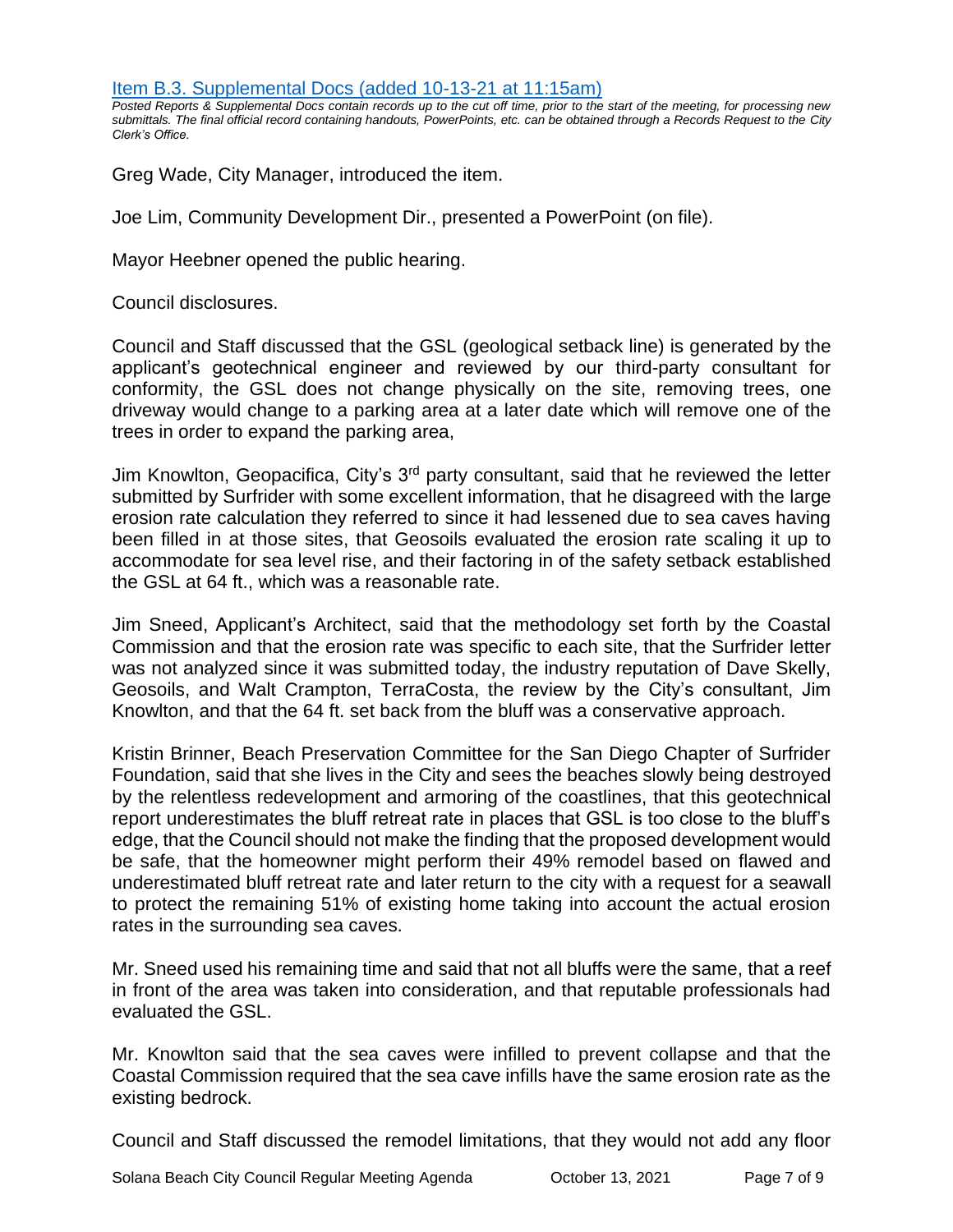area because they were maxed out, the analysis is cumulative so no significant remodels would take place since it would be deemed as going beyond the remodel, and that the applicant would be required by the Coastal Commission to agree not to apply for protection in the future.

**Motion:** Moved by Councilmember Harless and second by Deputy Mayor Becker to close the public hearing. **Approved 5/0:** Ayes: Heebner, Becker, Harless, Zito, Edson. Noes: None. Motion carried unanimously.

**Motion:** Moved by Mayor Heebner and second by Councilmember Harless to approve. **Approved 5/0:** Ayes: Heebner, Becker, Harless, Zito, Edson. Noes: None. Motion carried unanimously.

# **C. STAFF REPORTS: (C.1.)**

*Note to Public: Refer to Public Participation for information on how to submit public comment.*  Any member of the public may address the City Council on an item of concern by submitting written correspondence for the record to be filed with the record or by registering to join the virtual meeting online to speak live, per the Public Participation instructions on the Agenda. The maximum time allotted for each speaker is THREE MINUTES (SBMC 2.04.190).

# **C.1. Permanent Art Acquisition & Installation: Pinion.** (File 0910-45)

Recommendation: That the City Council

- 1. Adopt **Resolution 2021-121** authorizing the purchase of the *Pinion* as a permanent art piece in the City's art collection, including the necessary expenses required to remove the art piece for refurbishment and replace it back in the same location, as well as construct a new permanent base and aesthetic upgrades at the location for a not to exceed amount of \$35,000.
- 2. Appropriate \$35,000 to the Improvements expenditure account from the Public Arts Reserve in the TOT Coastal Visitors Fund.

[Item C.1. Report \(click here\)](https://solanabeach.govoffice3.com/vertical/Sites/%7B840804C2-F869-4904-9AE3-720581350CE7%7D/uploads/Item_C.1._Report_(click_here)_-_10-13-21_O.pdf)

*Posted Reports & Supplemental Docs contain records up to the cut off time, prior to the start of the meeting, for processing new submittals. The final official record containing handouts, PowerPoints, etc. can be obtained through a Records Request to the City Clerk's Office.*

Dan King, Assistant City Manager, presented a PowerPoint (on file).

Council and Staff discussed the maintenance that would be required for rusting to maintain the kinetic ability, sustaining the level position, the design of the base was still being completed, and adding landscaping around the base.

**Motion:** Moved by Councilmember Edson and second by Mayor Heebner to approve. **Approved 5/0:** Ayes: Heebner, Becker, Harless, Zito, Edson. Noes: None. Motion carried unanimously.

# **A.4. 2021/22 Street Maintenance and Repairs Project.** (File 0820-35)

Recommendation: That the City Council